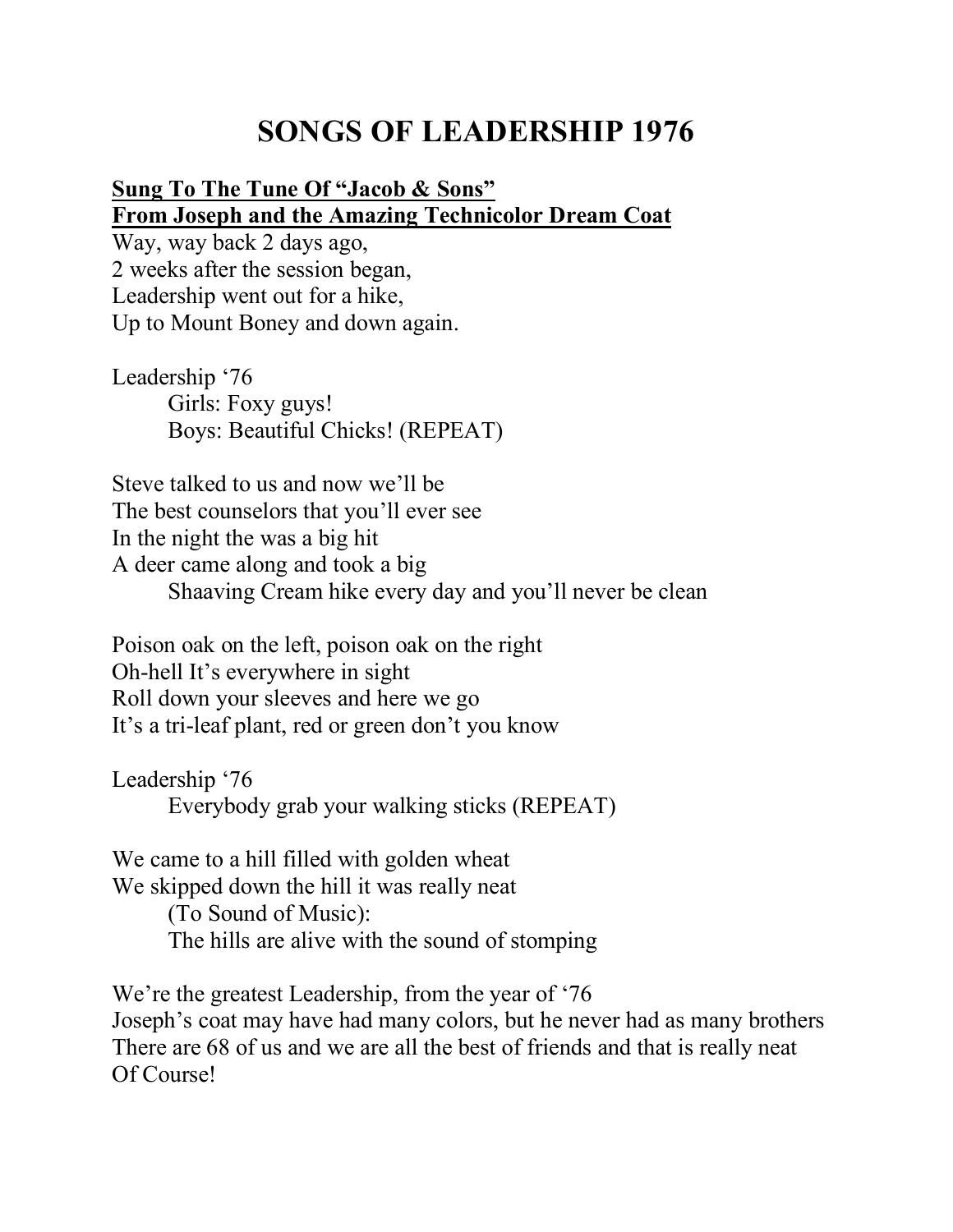# **Sung To The Tune of "Silly Love Songs"**

You'd think that Leadership had had enough of silly hikin' We look around us and we see it isn't so, oh-no Us people want to keep the spirit going And what's wrong with that, we'd like to go, again...

Chorus: Leadership '76, Leadership '76

The hikin' wasn't all that easy, sometimes we needed help It was always there for us, Dirt didn't matter - thirst didn't matter It didn't matter at all (Chorus)

## **Sung To The Tune of "Afternoon Delight"**

Started out Sunday morning at the crack of dawn Loaded up the trucks and we were gone Headed for Mount Boney and we're singing song Now we're hiking along an we're hiking strong

Refrain: Mount Boney in sight. Leadership hike Leadership hike. Leadership hike.

Never forget our fearless Joel He helped us reach our Boney goal He lead us through some bees and brush And kicked us in our tush (Refrain)

The girls picked daisies and the guys watered trees While Brad and Bonnie got stung by bees Stu came along just to be in the song Now we're hiking along and hiking strong (Refrain)

Woke up Monday morning with horses in our face We thought we'd move to another place We packed up our stuff Knew that it would have to end

Refrain (2):Karumba country in sight, poison oak delight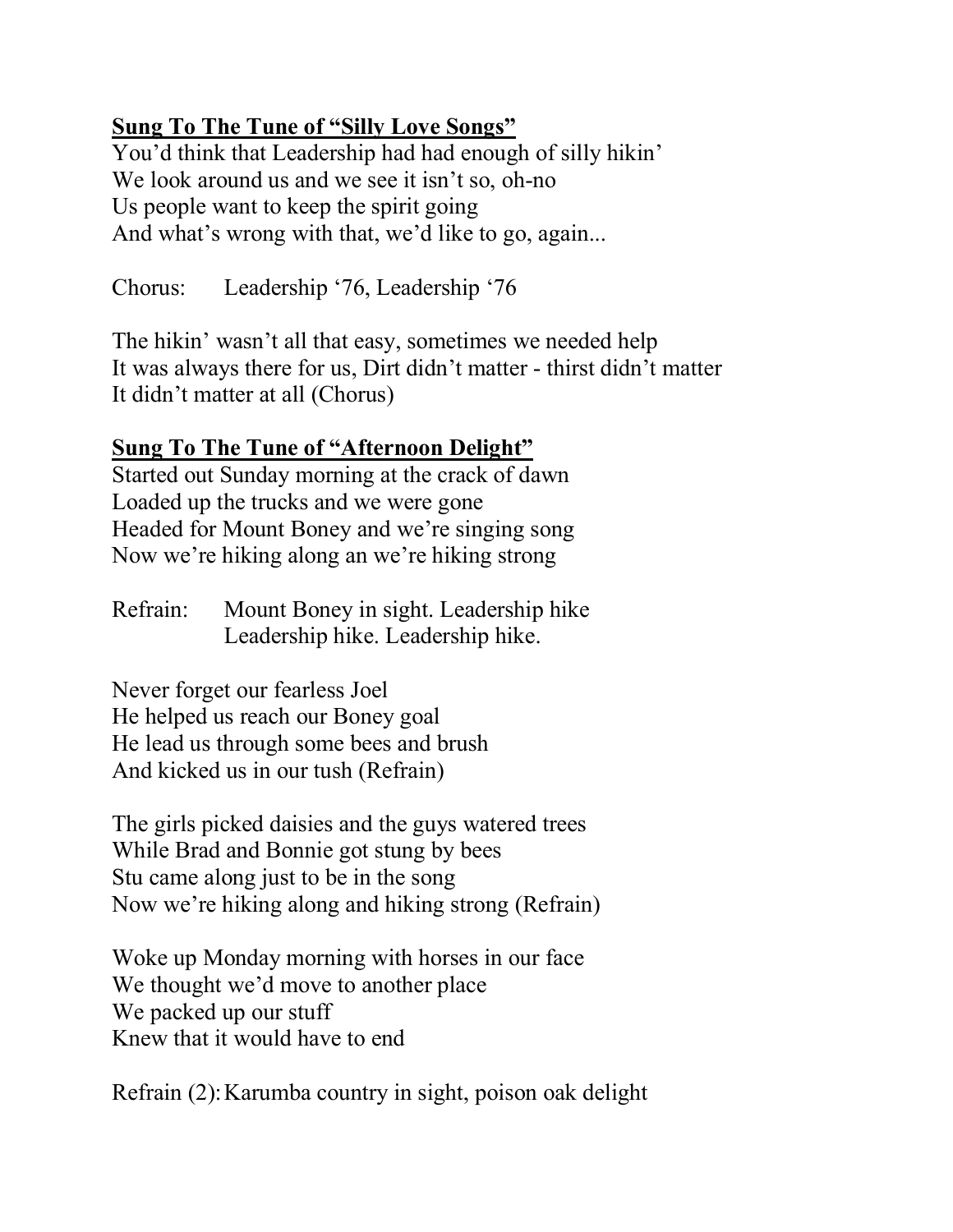### Leadership hike. Leadership Hike

We walked up the road and what a climb We thought we'd sing to pass the time We went through lands of poison oak And thought it was a big big joke (Refrain 2)

We stopped to swing on a branch for a time And we even got to watch Stu and Steve We made it to the beach Where Rick had the food, boy are we in super moods!

Junior High in sight, Hess Kramer delight Leadership '76. Leadership '76

# **Sung To the Tune of "With A Little Help From My Friends"**

What did you do when we left for our hike We're you glad when we left that day? We thought of you when we woke up at dawn And again as the trucks rolled away

Chorus: Oh we got by but we still missed you We had to try but we still missed you Oh we were high be we still thought of you

While hiking together we had a lot to do Helping each other our unity grew (Chorus)

So how did we feel by the end of the day After hiking down the hill We reached Point Magu with a smile on our face And the feeling was truly a thrill (Chorus)

#### **Sung To The Tune Of "Rock Around The Clock"**

1,2,3 o'clock 4 o'clock walk 5,6,7 o'clock 8 o'clock walk 9,10,11 o'clock 12o'clock walk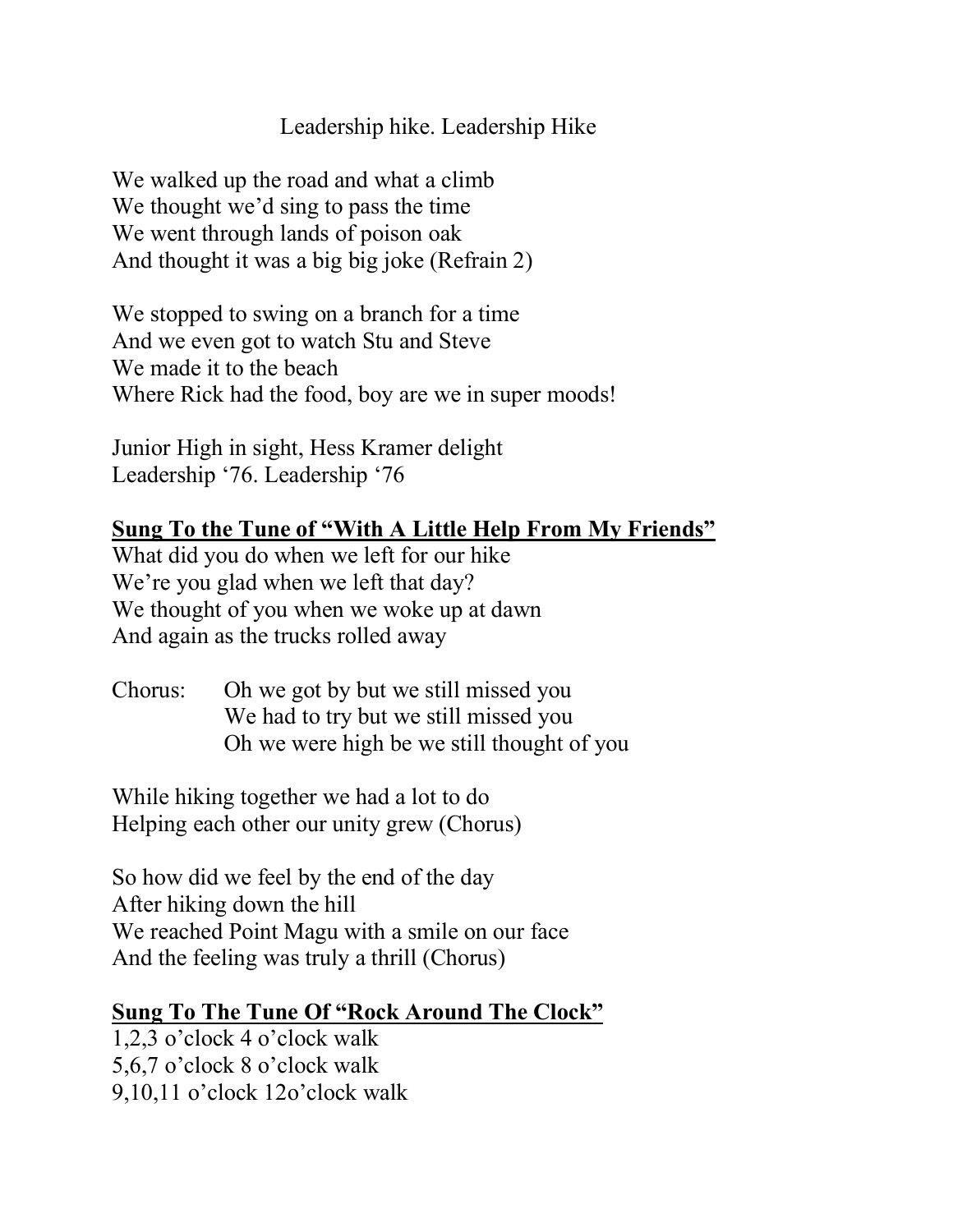We're gonna walk around the rocks tonight

When the rooster crows we're out of bed We feel good but we want to be fed We're gonna walk right through the poison oak We're gonna hope that we don't choke We're gonna walk gonna walk around the rock tonight

When the clock strikes 9 we're on our way And we're ready for a very long day We're gonna truck along the trail today We won't let poison oak get in the way We're gonna truck gonna truck along the trail today

When the clock strikes 2, Point Magu, Kick our feet back we're almost there We're gonna ease on down the road next day We're gonna have a fun time on the way We're gonna ease gonna ease on down the road that way

When the clock strikes 10, home again Now we're back in our Kramer den Junior high hope you're fine We know we had a real swell time We're gonna take a shower and clean our bodes today Hey!

#### **Sung To The Tune Of "Boogy Fever"**

Refrain: Boney Fever You got to hike on down (Just get on down) (Repeat) We hiked ourselves up Mount Boney We took a little walk to

And took a trail down (3) We surely missed you

We had a water fight at Circle X know, Now our camp is

Point Magu Jr. High you one now (3)

Man we nearly, nearly drowned (Refrain)